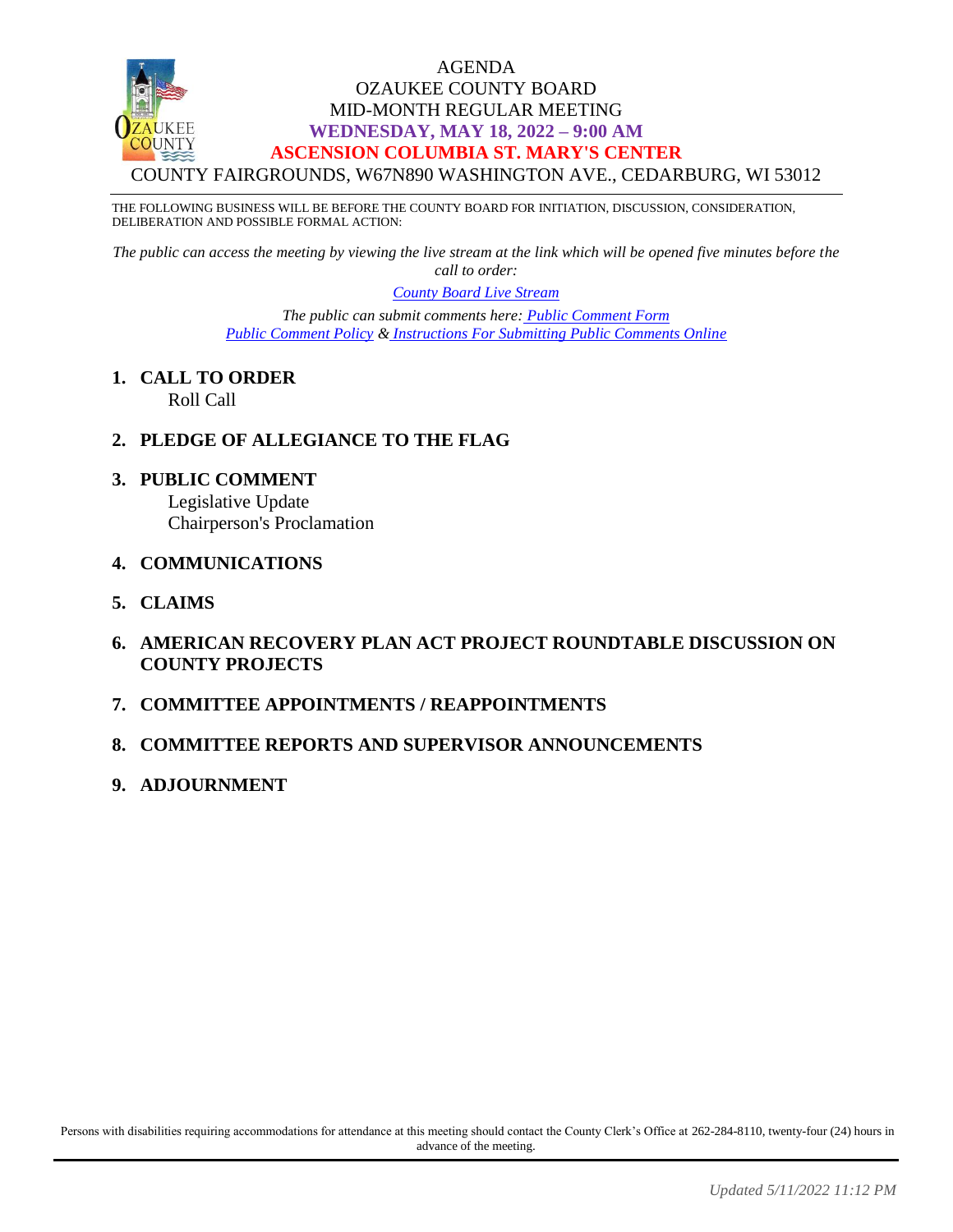#### **AGENDA INFORMATION SHEET**

| <b>AGENDA DATE:</b> | May 18, 2022         |
|---------------------|----------------------|
| <b>DEPARTMENT:</b>  | <b>Administrator</b> |
| <b>DIRECTOR:</b>    | <b>Jason Dzwinel</b> |
| <b>PREPARER:</b>    | <b>Jason Dzwinel</b> |

**Agenda Summary** ARPA Discussion

#### **ATTACHMENTS:**

• SP High Level-Priorities Handout (PDF)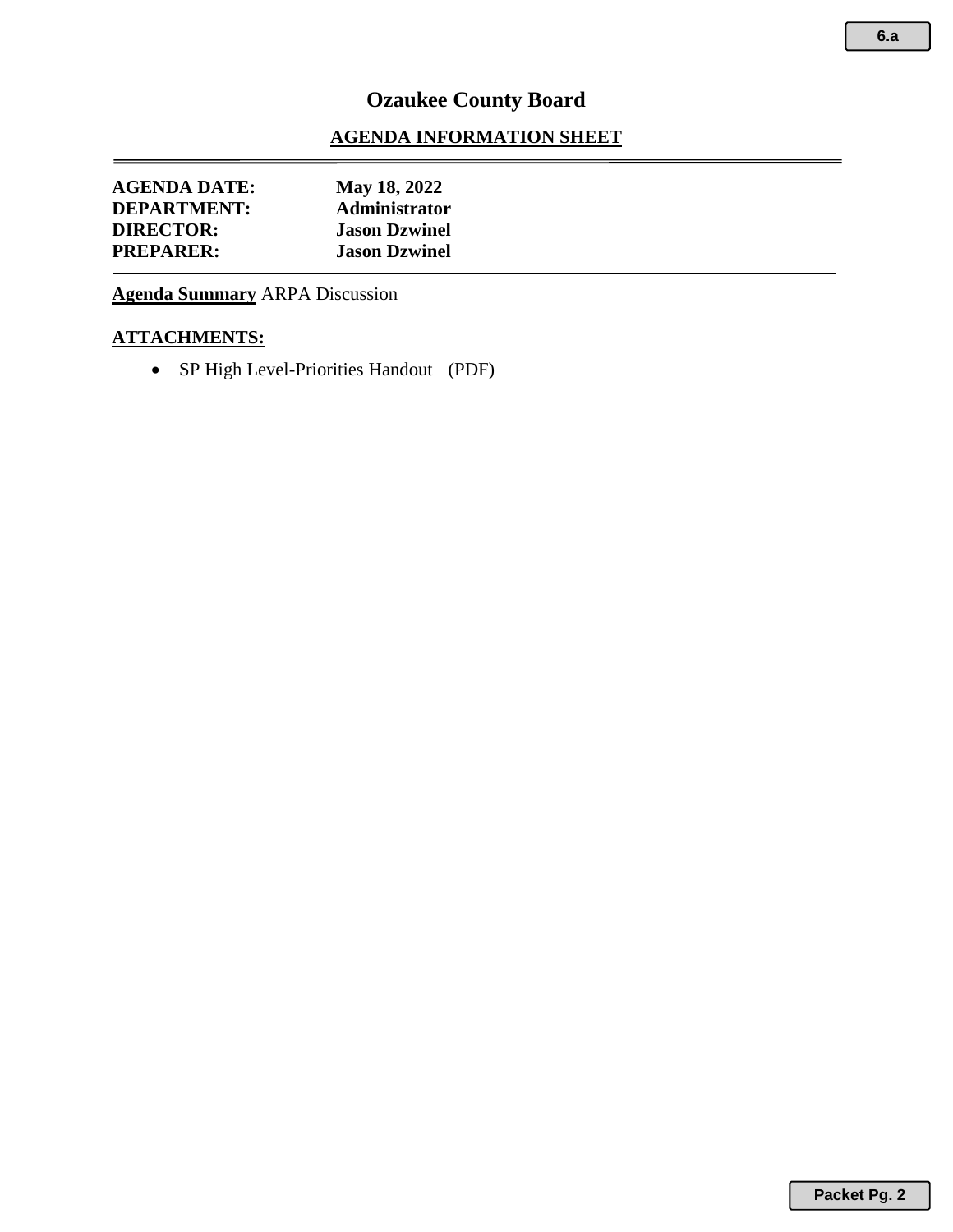# **2020-2024 Strategic Plan**

#### **Mission**

Ozaukee County government, as an administrative arm of the State of Wisconsin, will sustain and enhance the quality of life for all citizens by being proactive, innovative, and responsive in providing quality services in a fiscally responsible manner.

#### **Vision**

Ozaukee County…Forward Focused

#### **Guiding Principles**

- 1. Access and Service
- 2. Employee Development and Support
- 3. Environment of Trust Information, Outreach and Marketing
- 4. Proactive Approach
- 5. Relationship Building.
- 6. Safety External and Internal

## **I. ENHANCE SAFETY FOR AT-RISK POPULATIONS** February 1, 2021 **6.a.a**

*Lead: Liza Drake (Director of Human Services)*

*Future State: We are recognized as a community that provides exceptional public services to its residents. We provide effective services that help at-risk populations achieve self-sufficiency.*

- A. Evaluate and Prepare for Growth in Aging Population
- B. Increase Behavioral Health (Substance Abuse, AODA, & Mental Health) Treatment and Support
- C. Evaluate the Need for Specialized Courts
- D. Strengthen Reintroduction Services for People Leaving Jail
- E. Create Healthy and Safe Environments for Families

### **II. PROVIDE A SAFE AND EFFICIENT TRANSPORTATION SYSTEM FOR ALL OZAUKEE COUNTY RESIDENTS**

*Lead: Jon Edgren, Public Works Director, and Joy Neilson, Transit Superintendent*

*Future State: Transportation infrastructure is in place and safe to meet current and future resident and business needs*

- A. Assess Existing Operations (Annual Report 2020Q2)
- B. Focus on Hwy Transportation Planning
- C. Implement Innovative Public Transportation Solutions
- D. Expand Regional Transportation Services

### **III. ENHANCE OUR QUALITY OF LIFE ASSETS**

#### *Lead: Andrew Struck and Andy Holschbach*

*Future State: County residents are proud of the natural, cultural and recreational assets of the County. We focus on environmental stewardship in everything we do*

- A. Increase Preservation and Restoration of Important Environmentally Sensitive Lands and Farmland
- B. Improve Our Water Quality
- C. Develop Recreational and Cultural Destinations for Tourism, Residents and Businesses

### **IV. PROMOTE THE COUNTY AND ENGAGE CITIZENS**

*Lead: Jason Wittek / Jason Dzwinel*

*Future State: An engaged and informed citizenry, which builds trust and confidence in Ozaukee County government.*

*Be an Ozaukee Co. government that provides transparency, which encourages meaningful participation in county government, and in the community. Leverage Ozaukee County resources to spotlight the unique attributes and drawing power of Ozaukee County for residents, and visitors alike.*

*We have a social media strategy and website that tells our story, about who we are, what we do, and why we are a great place to work and live.* 

- A. Enhance Our Communication, Website and Marketing
- B. Highlight Ozaukee County Governments' Role in Making Us a Premier Destination

### **V. DEVELOP OUR CULTURE AND EMPLOYEES**

*Lead: Chris McDonell / Jason Dzwinel*

*Future State: 80% employee engagement that drives lower turnover and absenteeism, better workplace safety, and improved customer satisfaction.*

- A. Maintain Competitive Wages and Benefits
- **Study and Improve Organizational Culture**
- C. Develop Proactive Leadership
- D. Develop and Deliver Staff Training
- E. Improve Internal Communications **Recruit and Retain Qualified County Employees** 
	- G. Improve Employee Recognition
- 

## **VI. STREAMLINE COUNTY PROCESSES AND BUILD A PERFORMANCE EXCELLENCE CULTURE**

*Lead: Chad Balke / Jason Wittek*

*Future State: Ozaukee County has a performance excellence culture built on communication, information, and innovation year-round and the ability to navigate through budgetary constraints with responsible planning and informed decision making using meaningful policy and budgetary data analysis..*

- A. Strengthen Our Long-Term Financial and Budget Processes
- B. Develop and Implement Performance Management
- C. Simplify and Improve Internal and External Communication and Information Provided

**Packet Pg. 3**